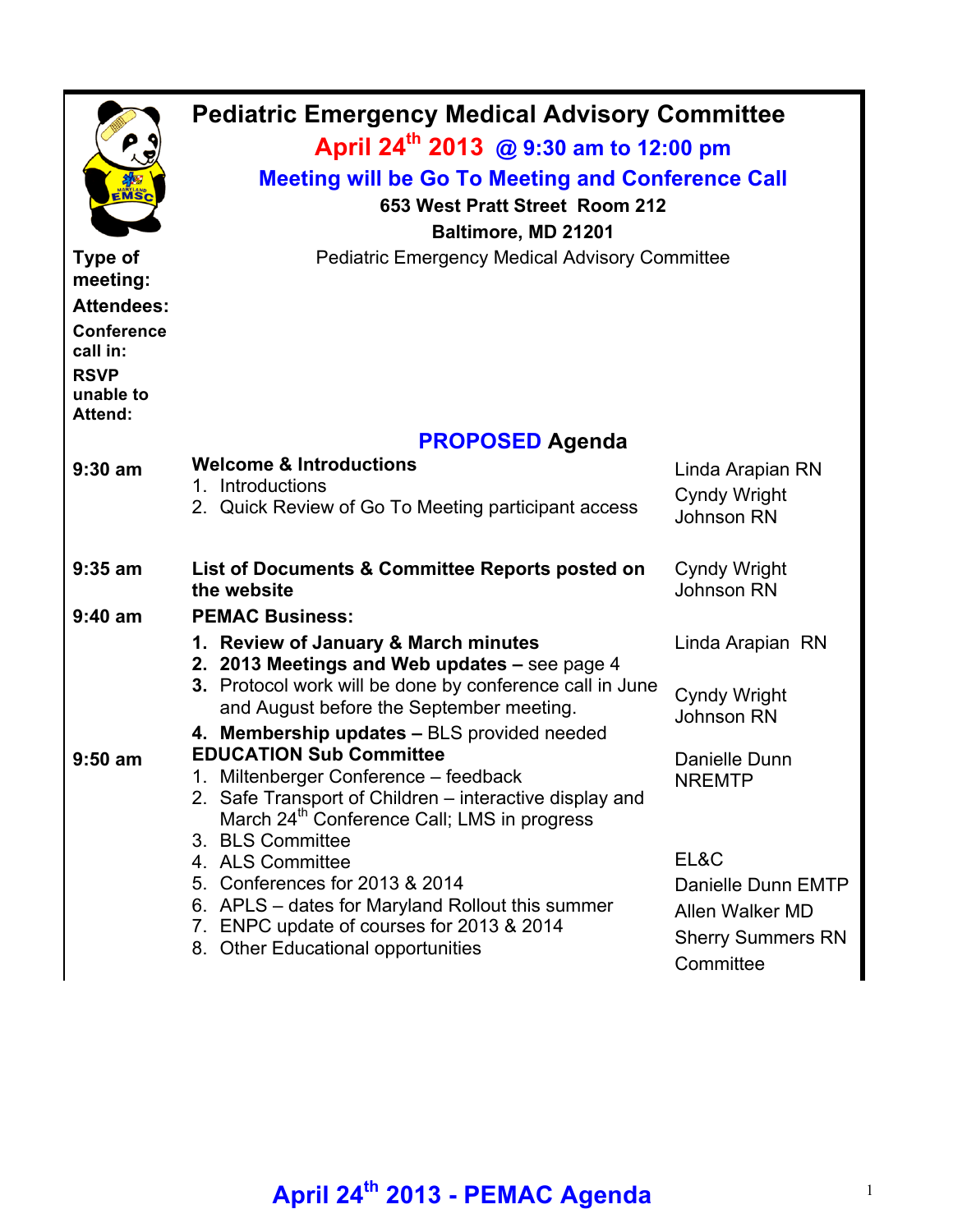| 10:00 am   | <b>Update on EMSC Performance Measures -</b><br>1. National Pediatric Readiness Project - UPDATE<br>a) Maryland Field Test update - Response Rates<br>and summary data<br>b) National timeline - January to July 2013<br>c) www.pediatricreadiness.org - new tool kit on<br><b>Interfacility Transport</b><br>2. EMSC PM 73 - Ambulance Equipment<br>recommendations for 2013 - pending final<br>comment | Cyndy Wright<br><b>Johnson RN</b><br>Allen Walker MD                      |
|------------|----------------------------------------------------------------------------------------------------------------------------------------------------------------------------------------------------------------------------------------------------------------------------------------------------------------------------------------------------------------------------------------------------------|---------------------------------------------------------------------------|
| $10:15$ am | <b>PROTOCOL Sub Committee Report</b><br><b>EMSC PM 71 &amp; 72</b><br>1. March Protocol Committee report                                                                                                                                                                                                                                                                                                 | Allen Walker MD                                                           |
|            | 2. Naloxone (IN) for BLS providers – Adults and<br>Pediatrics with recommendation to exclude neonates<br>3. New workgroups for 2014 Protocol considerations:<br>$\triangleright$ Oxygen – Ben Lawner MD, Allen Walker<br>MD<br>$\triangleright$ Intranasal Administration of Versed - Ben<br>Lawner MD, Rich Lichenstein MD<br>4. Rollout for EMS and for hospitals                                      |                                                                           |
| $10:30$ am | <b>Research and EVBG update</b><br>1. EMSC TI Grant updates<br>a. Family Presence<br>b. Trauma Checklist                                                                                                                                                                                                                                                                                                 | Karen OConnell MD<br>Randy Burd MD                                        |
|            | 2. EVBG<br>a. NHTSA contract with CNMC & MIEMSS<br>b. NHTSA contract with NASEMSO<br>c. Texas EMSC project<br>3. Maryland EMSC Data & QI collaborative                                                                                                                                                                                                                                                   | Kathy Brown MD<br>Joe Wright MD<br>Jen Anders MD                          |
|            | 4. Other research projects                                                                                                                                                                                                                                                                                                                                                                               |                                                                           |
| $10:45$ am | <b>Family Centered Care Sub Committee</b><br>1. Right Care When it Counts expanded reach<br>2. Panda Bear Mascot program for outreach to children<br>and families.<br>3. June Injury Prevention for MSFA                                                                                                                                                                                                 | <b>Mary Ellen Wilson</b><br><b>RN</b>                                     |
| 11:00 am   | <b>Maryland Organizations</b>                                                                                                                                                                                                                                                                                                                                                                            |                                                                           |
|            | <b>AAP Updates</b><br>$\triangleright$ Maryland update – COPEM & COVIPP<br>> National COVIPP<br>$\triangleright$ National update – COPEM                                                                                                                                                                                                                                                                 | <b>Rich Lichenstein MD</b><br><b>Rich Lichenstein MD</b><br>Joe Wright MD |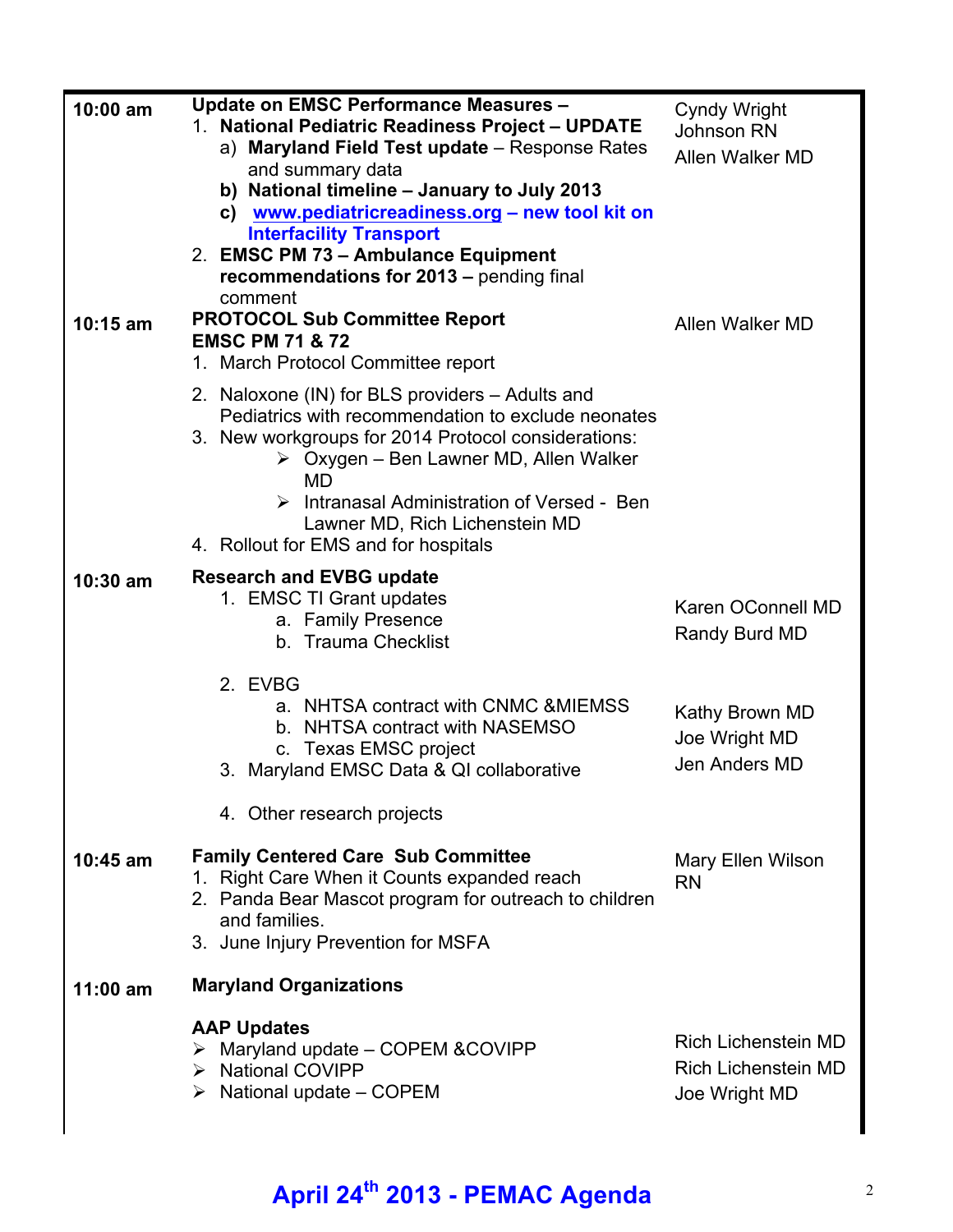| <b>ACEP Updates - new website &amp; management</b><br>www.mdacep.org<br>$\triangleright$ Maryland update - EMS Committee<br>> National update - Pediatric Committee<br>> Thursday April 18 <sup>th</sup> 2013 Maryland ACEP Annual<br>meeting at BWI Westin                                                 | Kathy Brown MD<br>Kathy Brown MD                |
|-------------------------------------------------------------------------------------------------------------------------------------------------------------------------------------------------------------------------------------------------------------------------------------------------------------|-------------------------------------------------|
| <b>ENA Updates - www.mdena.org</b><br>$\triangleright$ State report<br>$\triangleright$ Local updates<br>> Maryland ENA Regional Conferences<br>$\triangleright$ ENA by the Bay<br>> May 29 <sup>th</sup> ESI Triage Preconference<br>$\triangleright$ May 30 <sup>th</sup> – Full day conference at MITAGS | <b>Sherry Summers RN</b>                        |
| <b>SCHOOL HEALTH Updates</b><br>$\triangleright$ School Health committee(s) update<br>$\triangleright$ Emergency Guidelines for Schools – rewrite in<br>progress                                                                                                                                            | Laurel Moody RN                                 |
| <b>Critical Care Updates</b><br>$\triangleright$ AACN<br>$\triangleright$ AAP                                                                                                                                                                                                                               | Liz Berg RN<br><b>Charlotte Glicksman</b><br>MD |
| <b>Commercial Ambulance Service Advisory</b><br><b>Committee (CASAC)</b><br>$\triangleright$ January meeting update<br>$\triangleright$ New Neonatal subcommittee                                                                                                                                           | <b>Melanie Mathews RN</b>                       |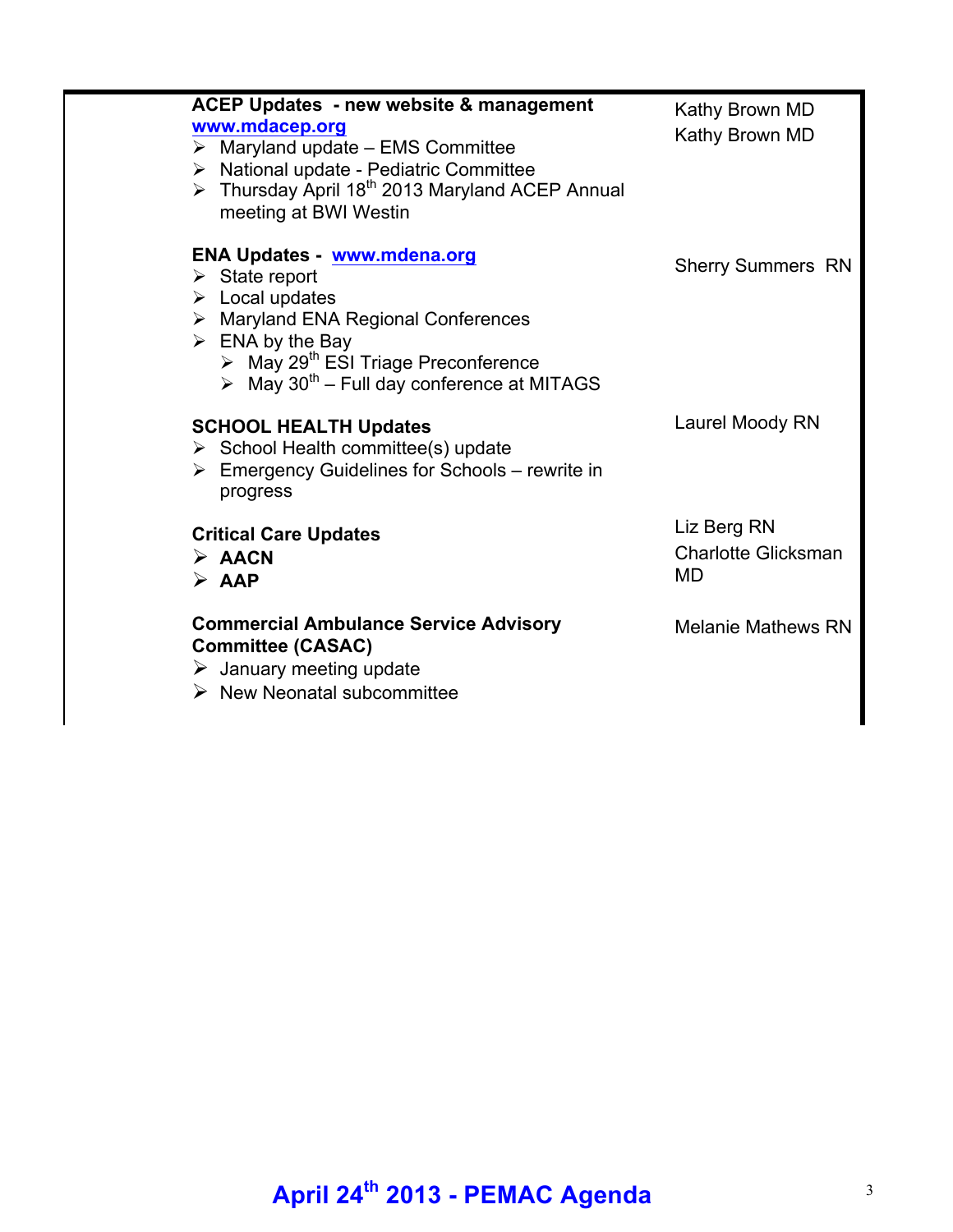| $11:20$ am | <b>Injury Prevention Sub Committee &amp; Updates</b><br><b>Please see Summaries from:</b><br>1. EMSC: CPS & OP Healthcare Project (SHA)                                                                                                                                                   | <b>Rich Lichenstein MD</b>                                            |
|------------|-------------------------------------------------------------------------------------------------------------------------------------------------------------------------------------------------------------------------------------------------------------------------------------------|-----------------------------------------------------------------------|
|            | Tween Passenger Safety project please contact<br>Susanne Ogaitis-Jones @ cps@miemss.org for<br>materials and information                                                                                                                                                                  | Susanne Ogaitis<br><b>Jones MPH</b>                                   |
|            | 2. Safe Kids Maryland 2013 meeting dates<br>Monday March 11 <sup>th</sup> 2013 - held at MIEMSS<br>June - SK WWW Conference in DC<br>June -Safe States hosted in Maryland<br>Spring - Partnership Summit<br>Monday September 9th 2013 @ MIEMSS<br>Fall meeting with Maryland CFR training | <b>Cyndy Wright</b><br><b>Johnson RN</b>                              |
|            | 3. Maryland Risk Watch/ MSFA – planning for MSFA<br>Convention - please see handout                                                                                                                                                                                                       |                                                                       |
|            | 4. March 23rd 2013 (Saturday) Myth Busting: Fire<br>Sprinklers, Carbon Monoxide & Other Fun Fire &<br><b>Life Safety Facts</b>                                                                                                                                                            |                                                                       |
|            | 5. ENA: IQSIP - Institute for Quality, Safety and Injury<br>Prevention focus on FALLs in 2013                                                                                                                                                                                             |                                                                       |
|            | 6. Maryland American Trauma Society March 20 <sup>th</sup><br>2013: Meritus Trauma Center received the 2013<br>Award.                                                                                                                                                                     |                                                                       |
|            | 7. Partnership for Safer Maryland – information is on<br>their website www.safermaryland.org                                                                                                                                                                                              |                                                                       |
|            | 8. Other projects                                                                                                                                                                                                                                                                         |                                                                       |
| $11:40$ am | <b>Transport &amp; Interfacility Update</b><br><b>EMSC PM 76 &amp; 77 and MIEMSS regulatory review</b><br>process                                                                                                                                                                         |                                                                       |
|            | 1. Safe Transport of Children in Ambulance- Filming<br>of training update<br>2. Specialty Care Service Regulations<br>3. Neonatal Transport Service Regulations<br>4. Update on the Board of Nursing regulations                                                                          | Cyndy Wright<br><b>Johnson RN</b><br>Sarah Sette JD<br>Sarah Sette JD |
|            | 5. Future of Pediatric Critical Care Transport section<br>of SOCALR regulations                                                                                                                                                                                                           |                                                                       |